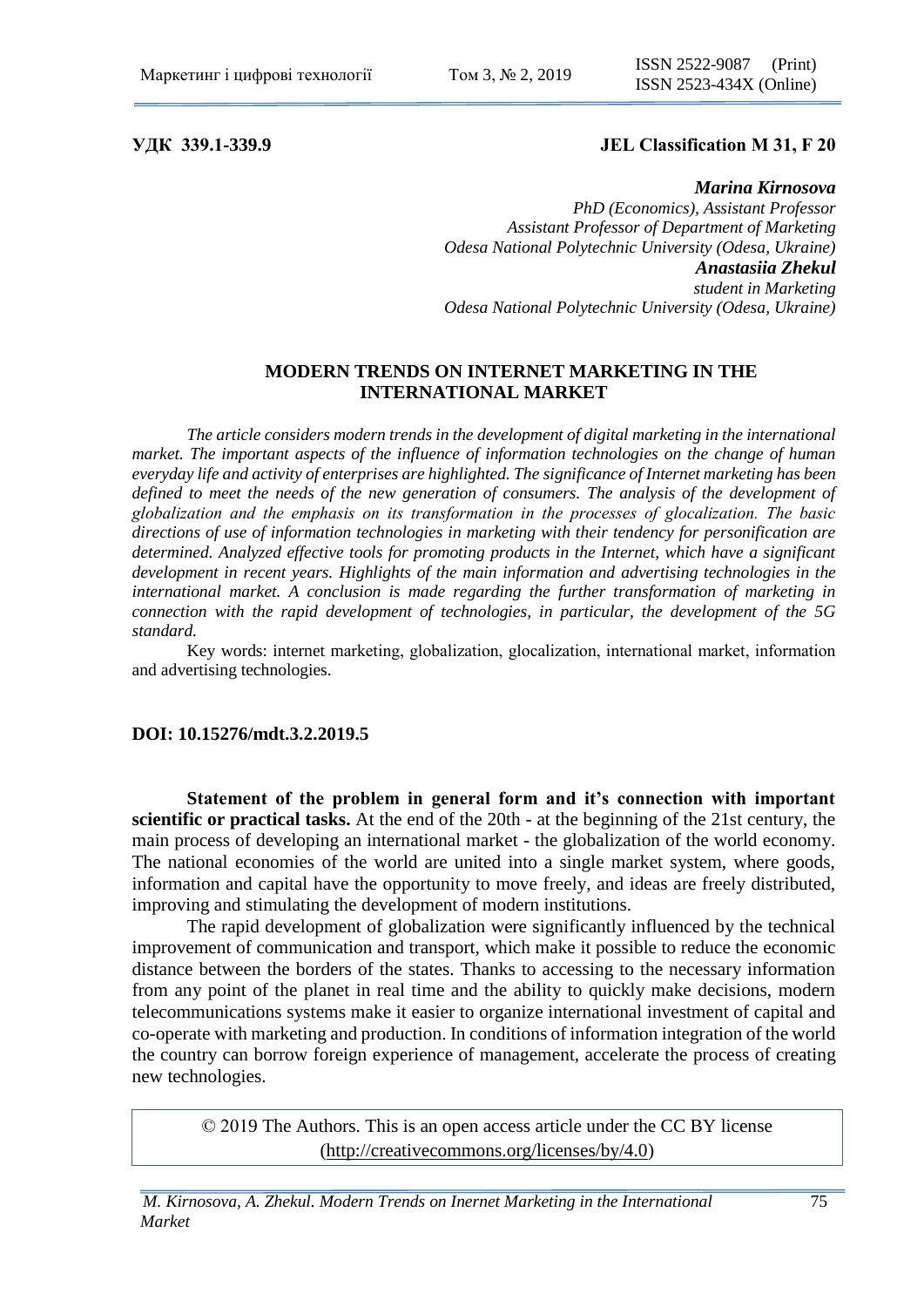The first source of globalization of such processes that existed only within the country begins is the management of financial transactions or the acquisition of higher education.

The second source of globalization - economic freedom and free trade outside the country, which limited the protectionist policy and made the cross-border trade liberal. As a result, barriers to trade in goods and services were eliminated and tariffs significantly reduced. Other measures to liberalize trade have increased the movement of capital and other factors of production.

Creation of transnational corporations has become the third source of globalization of market relations, including marketing, in which a certain share of production, consumption, export, import and income of the country depends on the decisions of international centers abroad of this state.

The Internet has changed human life and has helped to reach the global level of many companies. Searching for customers, promoting their products and services to different countries, selling products without the need for physical presence in foreign markets offers significant opportunities for the more secure and effective operation of international marketing. Potential buyers have access to purchasing goods at any time of the day. In addition, territorial restrictions are abolished. E-commerce displaces traditional trade. 60% of transactions are carried out using devices, the Internet, etc. Only 40% comes from purchases by cash in stores [1].

**Analysis of the latest research and publications, which initiated the solution of this problem and on which the author relies.** Internet marketing is growing fast. It is becoming one of the main tools for product promotion, including in the international market. Significant contribution to his research was made by F. Kotler, R. Wilson, W. Henson, MA Oklander, T.O. Oklander, O.I. Yashkina SM Ilyashenko, VP Pylypchuk, IV Boichuk, E.V. Kricavsky, L.O. Ligonenko, O.K. Shafaluk. However, the unresolved part of the overall problem remains the rapid adaptation of marketing to the opportunities provided by information technology in the international market.

**Formulation of the purpose of the article (statement of the problem).** The aim of the article is to highlight the current trends in digital marketing in the international market.

**Statement of the main material of the research with full justification of the scientific results obtained.** The fast development of technologies, including information, changes the human way of life and the managerial-organizational and production aspects of the work of economic entities. Such processes are accelerating and require enterprises to adapt quickly to ensure their competitiveness.

B. Terkel introduces a new term "instant generation" - these are young buyers who have grown up with the immense need of digital technology and do not know how to function in an analog environment, which does not immediately respond to every one of their bosom [2; with. 37]. These consumers are no longer ready to wait for what they want, they want to get it immediately. In addition, their reaction to purchasing goods or receiving services is also instantaneous in the form of positive or negative feedback in social networks.

The number of Internet users in 2018 amounted to 4,021 billion, an annual growth of 7%. The number of social networking users in 2018 was 3.196 billion, an annual growth of 13%, and a daily increase of 11 people. Owners of mobile phones in 2018 were 5.135 billion, each year their number increases by 4%. [3]

Globalization is becoming one of the most important factors influencing the further development of human society and covers all spheres of human activity: economy, science, security, education, environment, social sphere, politics, culture, etc. At the same time, information technologies at the global level lead to the creation of a single world information space.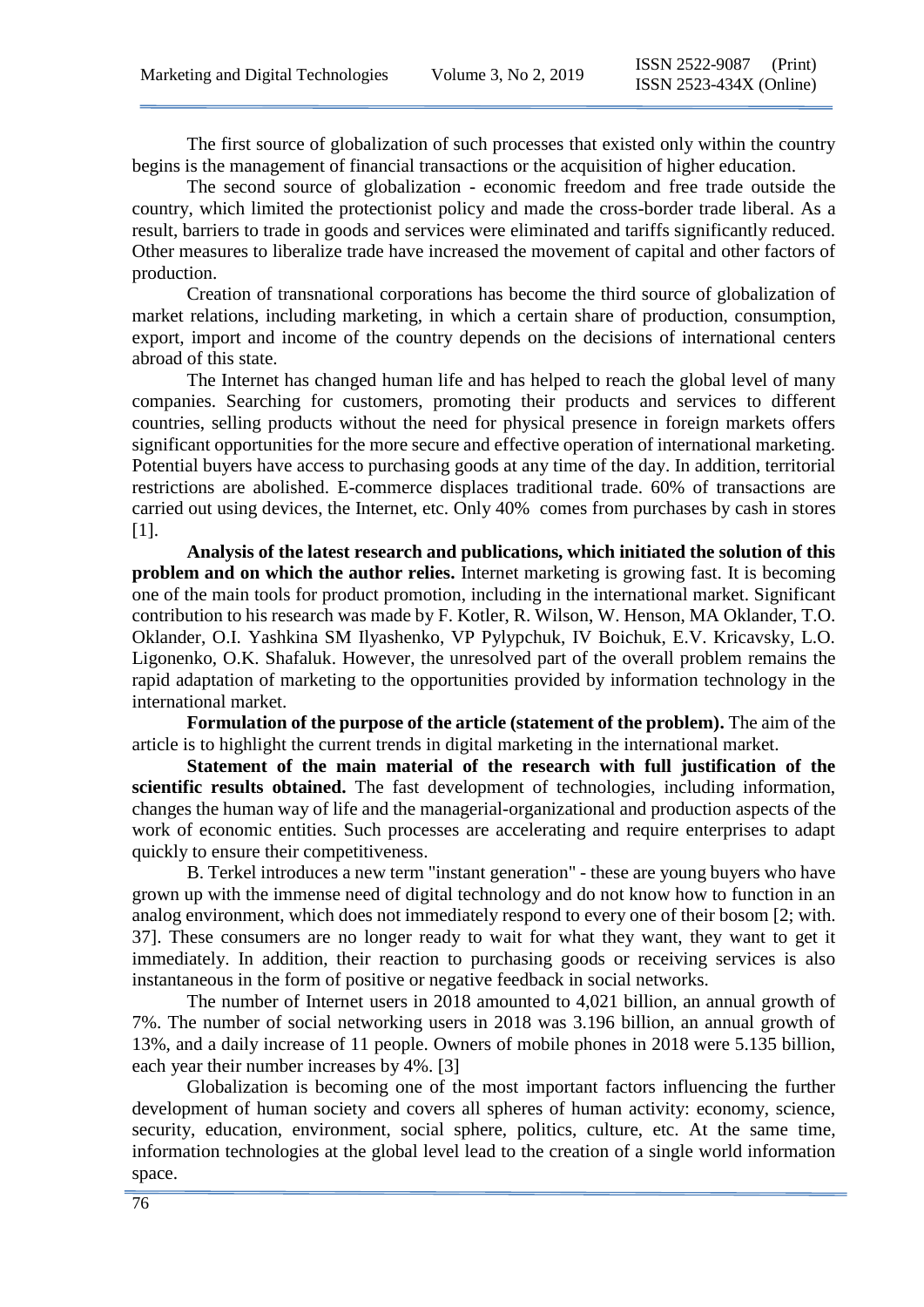Globalization is reflected in the economy of all countries of the world. It affects the production of goods and services, the use of manpower, investment, technology and their distribution from one country to another. All this affects the efficiency of production, productivity and competitiveness. It is globalization that has exacerbated international competition.

Companies in almost all countries of the world are directly involved in the global business. In order for the company to be able to enter the international arena, it must take into account the real world market situation, which includes the definition of needs and demands of consumers and determine the possibilities for changing them in the future. It is this knowledge that is provided through the implementation of international marketing. The implementation of international marketing firms helps to identify the needs and the ability to meet these needs in the best possible way.

By realizing of international marketing, the company strives to achieve its goals first of all. The main goal of all commercial companies is to maximize profits. In addition to the main goal, there are secondary ones, which may include:

– access to а new markets;

– increasing of sales volumes;

– conquest of higher positions in target markets;

– providing more favorable conditions for industrial and commercial activities;

– providing competitive advantage;

– reduction of production costs per unit of goods;

– formation of positive image and commitment of consumers to the goods and services of the firm, etc.

When using international marketing, the firm implements a systematic approach to management with a well-defined goal, which is detailed by a set of measures aimed at its achievement. To do this, she carries out the following:

– defines the needs for each particular product;

– produces goods that are most appropriate to the identified needs;

– provides the promotion of goods to the target market using a complex of communications, which includes advertising, public relations, personal sales and their promotion;

– finds an opportunity to enter foreign markets;

– ensures the delivery of goods in the required quantity, at a given time and place;

– sets the price acceptable to the buyer and ensures the receipt of the necessary profits by the seller.

So, the company, knowing the real needs and determining the possibility of their satisfaction, using the four main tools of the marketing complex, offers on every foreign market the goods in the required quantity and assortment, at an affordable price, in a certain place and at a given time.

The process of globalization of the market has accelerated in recent decades, precisely because of the use of modern technologies in international marketing, when capital markets, technologies and goods, as well as labor, became increasingly interconnected in a multi-layered network of multinational corporations. While some international corporations focus on the traditional trading sector, most international firms advocate the restructuring of industry in most developing countries by creating new technologies in various industries.

Modern global corporations operate predominantly in information and financial markets, unlike previously-operating corporations that did not have these capabilities. The formation of a single global financial information space takes place through the global unification of these markets. Accordingly, the growth of the influence of international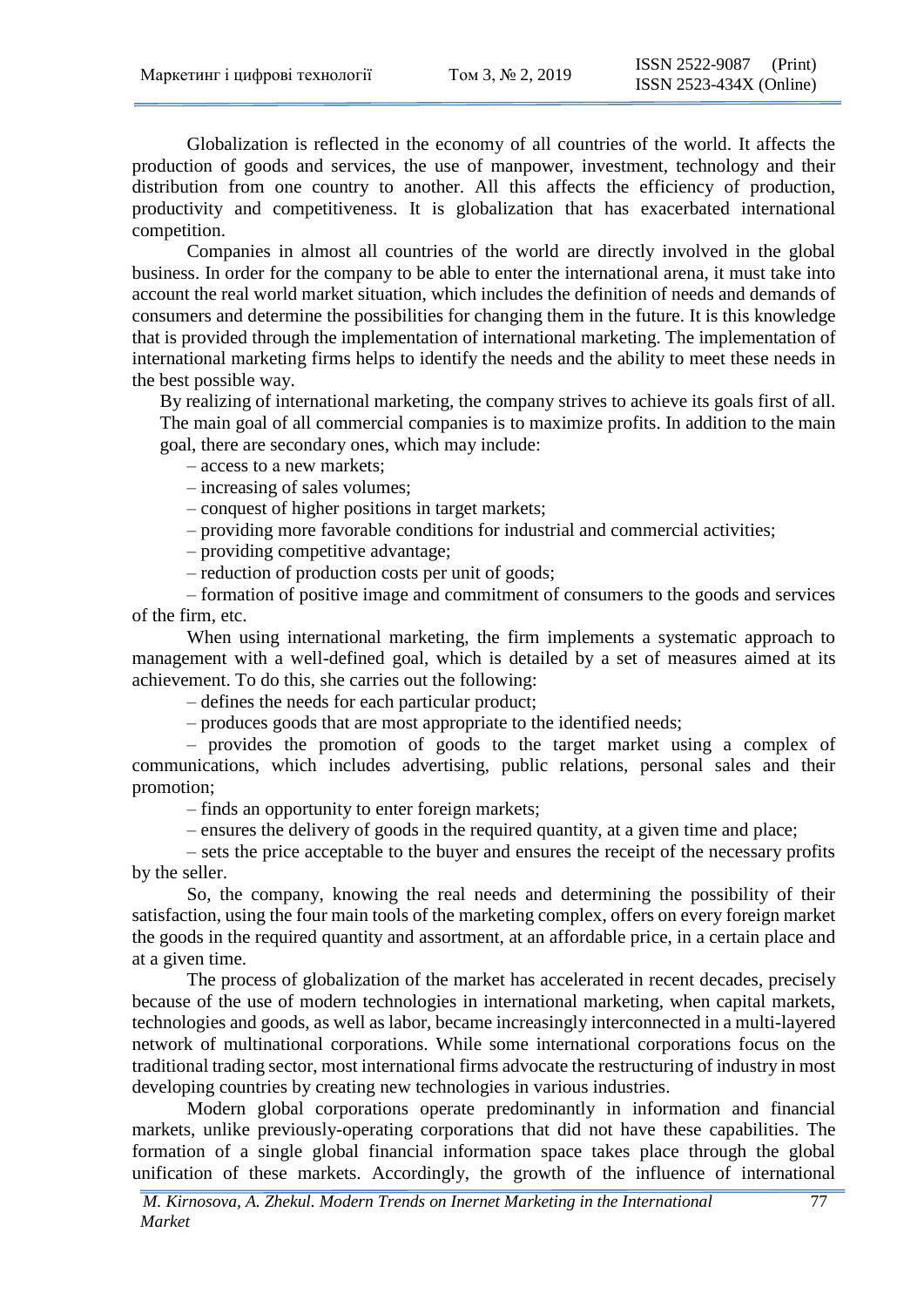corporations and bodies regulating their activities - international economic organizations and structures - is very fast.

Through the study of the global economy model, it has been determined that 147 transnational corporations have an impact on 40% of total world income. The analysis of the interconnections of transnational corporations, which is only 43 thousand, has revealed that only a small number of financial corporations has a disproportionately large impact on the international economy and the world market. The researchers found 1,318 copans with the largest number of indirect links, controlled 20% of world income directly, and, because of ownership of shares in the share capital of the largest international companies, have 60% of world income. These companies are owned by 147 multinational corporations, most of which are financial institutions. [4]

Together with the processes of globalization, there is a phenomenon of globalization, which combines global and local and points to significant local differences between different cultures. The post-global stage of development of mankind with the slogan in business has come - "to think globally, but to act locally" [5, p. 109-124].

In international marketing it is expedient to use personalization not only products and services, but also elements of Internet marketing in their promotion. This affects the ability to highlight the company's products among many offers and increase consumer loyalty to it.

In modern society, international marketing must be based on new concepts, ideas, and creativity of producers. And also be as close as possible to the consumer, having analyzed the traditions, the specifics of consumption of other countries in which this product comes true. Fast-moving information technology has entered a new level of development, at the moment new technologies are in place in places of marketing activity in which they were not available before.

At the moment, all international corporations are actively using information technology. That allows direct contact with consumers from different countries of the world, to identify needs and even have an impact on the masses.

At this stage, the fourth concept of Internet marketing with the main strategy of struggle for the consumer develops. For her is characterized by the rapid development of Internet technologies, social networks, an individual approach, the use of chat bots, etc. [6, p. 55]. The main areas of information technology use in digital marketing are as follows (Fig. 1).

Most TNCs focus on marketing in social networks, that is, because of their advertising on the Internet, they promote their products, create their own websites, communicate with consumers. Website promotion in social media is a set of activities aimed at attracting visitors from social media: blogs, social networks, and more.

Innovative ways of promotion products on the Internet, which have been quickly developing in recent years:

1. Non-standard advertising media

1.1. Promotional games

1.2. Virus rollers

2. Promotion of the site in social networks

2.1. Social Networking Optimization (SMO)

2.2. Marketing in Social Networks (SMM)

2.3. Advertising in social networks (Ads)

3. Internet Exhibitions

4. System of interaction with sellers

5. Web conferences

5.1. Podcasting

5.2. Web seminars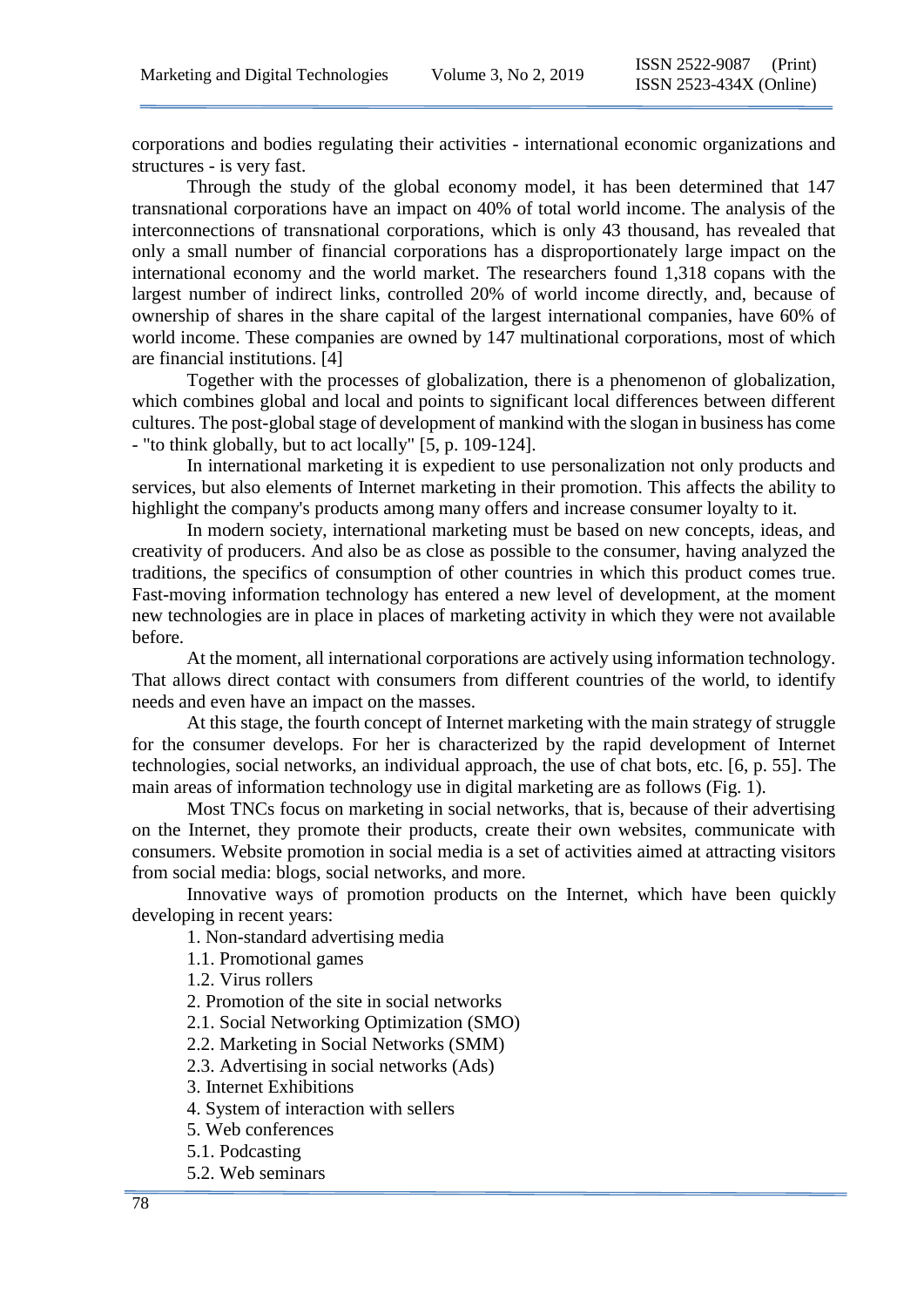| Main directions of information technology development in marketing |                                                             |                                       |                                         |                                 |
|--------------------------------------------------------------------|-------------------------------------------------------------|---------------------------------------|-----------------------------------------|---------------------------------|
| Marketing information<br>systems                                   | Software tools and<br>automation of<br>marketing activities | <b>Internet Marketing</b>             | Mobile<br>marketing                     | Marketing in social<br>networks |
| Interstate information<br>and marketing centers                    | Customer relationship<br>management systems                 | Contextual<br>advertising             | <b>SMS-services</b>                     | Social networks<br>monitoring   |
| Regional information<br>and marketing centers                      | Marketing<br>intelligence                                   | Search optimization<br>and promotion  | Voice<br>Interactive<br><b>Services</b> | Teaser advertising              |
| Sectoral marketing<br>information systems                          | Marketing<br>automation                                     | Marketing research<br>on the Internet | Wireless data<br>transfer<br>protocols  | Promotion in social<br>networks |
| Geoinformation<br>marketing systems                                | Automation of<br>marketing commodity<br>turnover            | Viral advertising                     |                                         |                                 |
|                                                                    |                                                             | Email marketing                       |                                         |                                 |

Figure 1 – Main directions of information technology development in marketing

Site promotion in social media can be divided into three branches – site change itself (SMO), marketing in social media (SMM), social advertising (social advertising).

SMO (Social Media Optimization) – translated from English means site optimization for social networks. In other words, this is a set of activities that need to be conducted on the site to effectively promote social networks.

SMM (Social Media Marketing) – The use of social platforms as channels for promoting the brand and solving other business tasks. In the SMM, the focus is on the social platforms itself.

Seeing the increasing popularity of social networks it becomes more appropriate to advertise your product or to inform the consumer exactly there. In 2018, the social network Facebook accounted for 2.2 billion consumers, Pinterest - 200 million, Spotifies – 170 million, Netflixes – 125 million [1]. At the moment, social advertising ("Social Ads") uses the user profile information and places ads for him that suits him exactly.

Promotion in social networks has a number of significant advantages over other methods of Internet marketing. Among these, the first thing to consider is the effect of placing links to the company's website. Advertising in blogs on famous sites can give much more than links on the main pages of the company's websites.

Internet exhibitions are one of the most modern ways of communicating with the seller of goods or services with their potential client. This new communication tool most often uses multi-sectoral small and medium enterprises. The company spends much less on this kind of exhibition than the traditional exhibition, and the target audience remains unchanged in quantitative terms. The virtual stand of any online exhibition is always available for potential customers and partners, and the time of the exhibition itself is unlimited. Unlike the virtual exhibition website, the whole group of thematically identical companies, and by definition better known to visitors to the network, differs from the site of the company itself.

Promotional games are a new but usefull and effective way of marketing. The success of promotional games in marketing is the ability to create an interesting game with a plot that is echoed with business or aimed at a promotional campaign or an advertising campaign. Actually, games with a user-friendly interface attract people who are already interested in the theme of the company-developer. In addition, during a game, a person is one way or another interested in what is happening in the game. This influence is used by the company to advertise its product or service. Promotional games help to establish contact with consumers, build a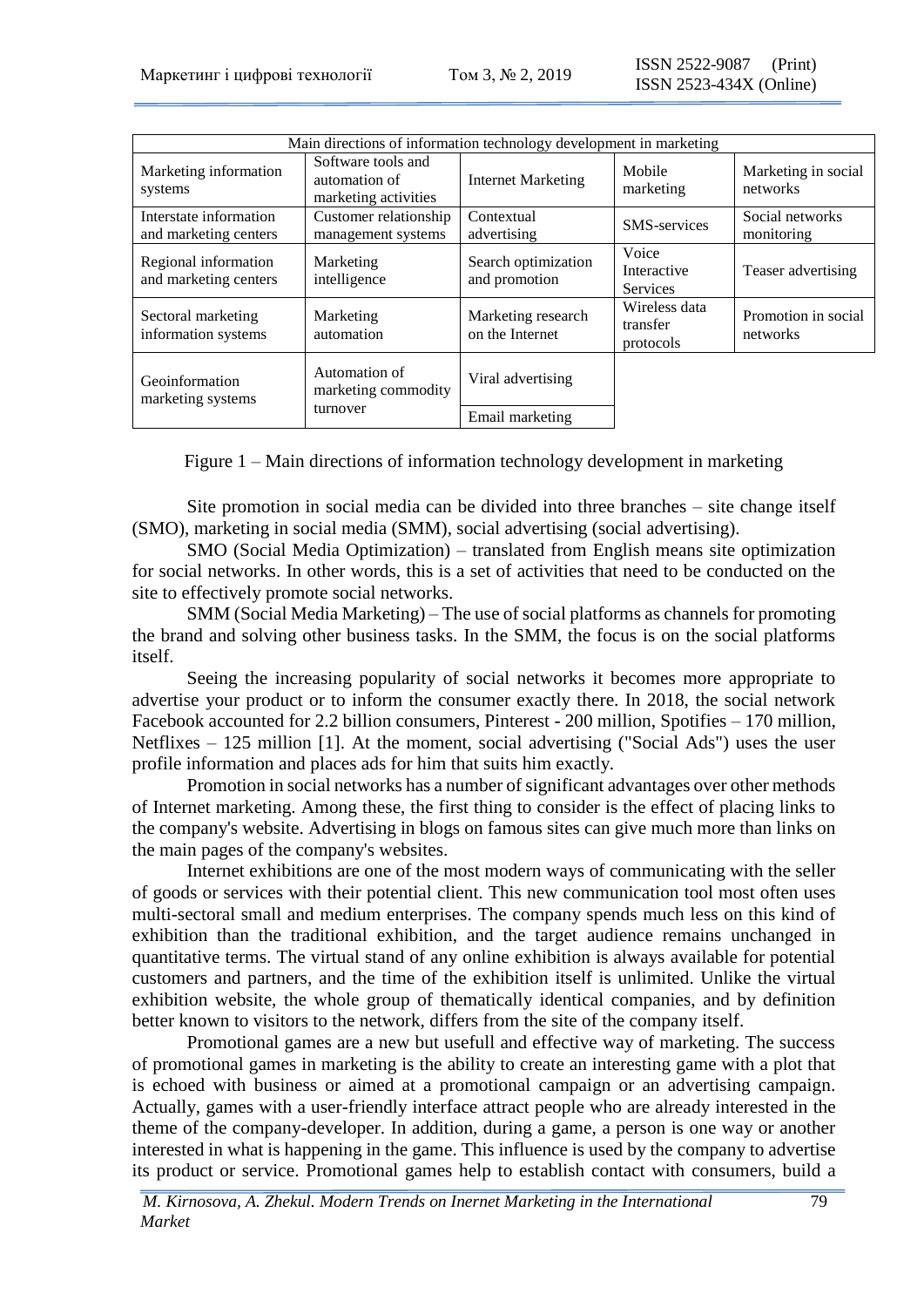long-term brand awareness campaign and make the site more attractive. The use of a system of incentives or prizes motivates players to return to the game – it contributes to the formation of an audience of regular site visitors - potential consumers of products. This practice in marketing gives an effect at a relatively low cost of advertising and is recommended for business of any scale as a component of the company's major marketing activities.

Viral marketing – is the impact on the target audience of consumers, the promotion of advertising of goods and services is reflected at the expense of the target audience, which voluntarily engages in the dissemination of information about the subject of marketing. This advertising communication, so affects a person that he is "infected" by the idea and deliberately or consciously distributes information about the product, service, and it becomes active its advertising carrier.

One of the promising methods of promotion is Vendor Relationship Management (VRM) – the system of interaction with sellers. Such systems combine the needs of the buyer and the seller's offerings, anonymously inform sellers about the needs of a particular buyer.

One of the most important roles in distributing products in the market are web conferencing, web training.

A web conference means online meetings or online presentations, in which each participant is on a computer, and the connection between them is maintained on the Internet through the communication application installed on the computer Every participant's computer, or through a web application.

During the web training, one or more newsmakers work on site visitors. It can significantly increase the attendance of the site presence in the online conference of a wellknown person. By conducting conferences on actively visited resources, you can tell potential customers about manufactured goods and services to improve the image of their organization.

The release of Arrlé's new generation of iPod players has led to the emergence of a new type of broadcast. Along with musical broadcasts, the copyright broadcast service, called "Podcasting", appeared. Podcasting and webcasting are the creation and distribution of audio or video transmissions on the network, with a certain theme and periodicity of the publication. "Podcast Terminals" allow each user to download records from their own software releases. In a sense, "podcasts" are a sound alternative to text blogging. Many firms use this kind of gear, trying to reach their audience by distributing content on demand for mobile devices.

One of the most promising areas in the field of online sales is the transfer of a social graph (social interactions among users in social networks) between social networks (Portability of the Social Graph). At the moment, having registered in the new social network, the user must separately add their contacts. It is assumed that his social graph (certain social data and interaction with other users on the Internet) will be able to separate from social networks and will be stored in a separate database. Users will be able to interact as part of their network on static sites, the social graph will be transferred to simple web sites.

Google already offers its users to sign up for the Google Social Graph API. The API only provides addresses of public pages on the Internet and public information about the links between them. The API does not have access to restricted information, such as personal profiles and websites that are open to friends only.

Email marketing, that is, the ability to create mailings to the customer's mailbox is still a demand-driven and effective tool for promoting products. It is constantly evolving towards more personalization, interactivity and effective content creation. Now, in order to increase profits, TNCs take into account new technologies, trends, ideas and implement them through link creation services.

You can consider the following new trends for e-mailing: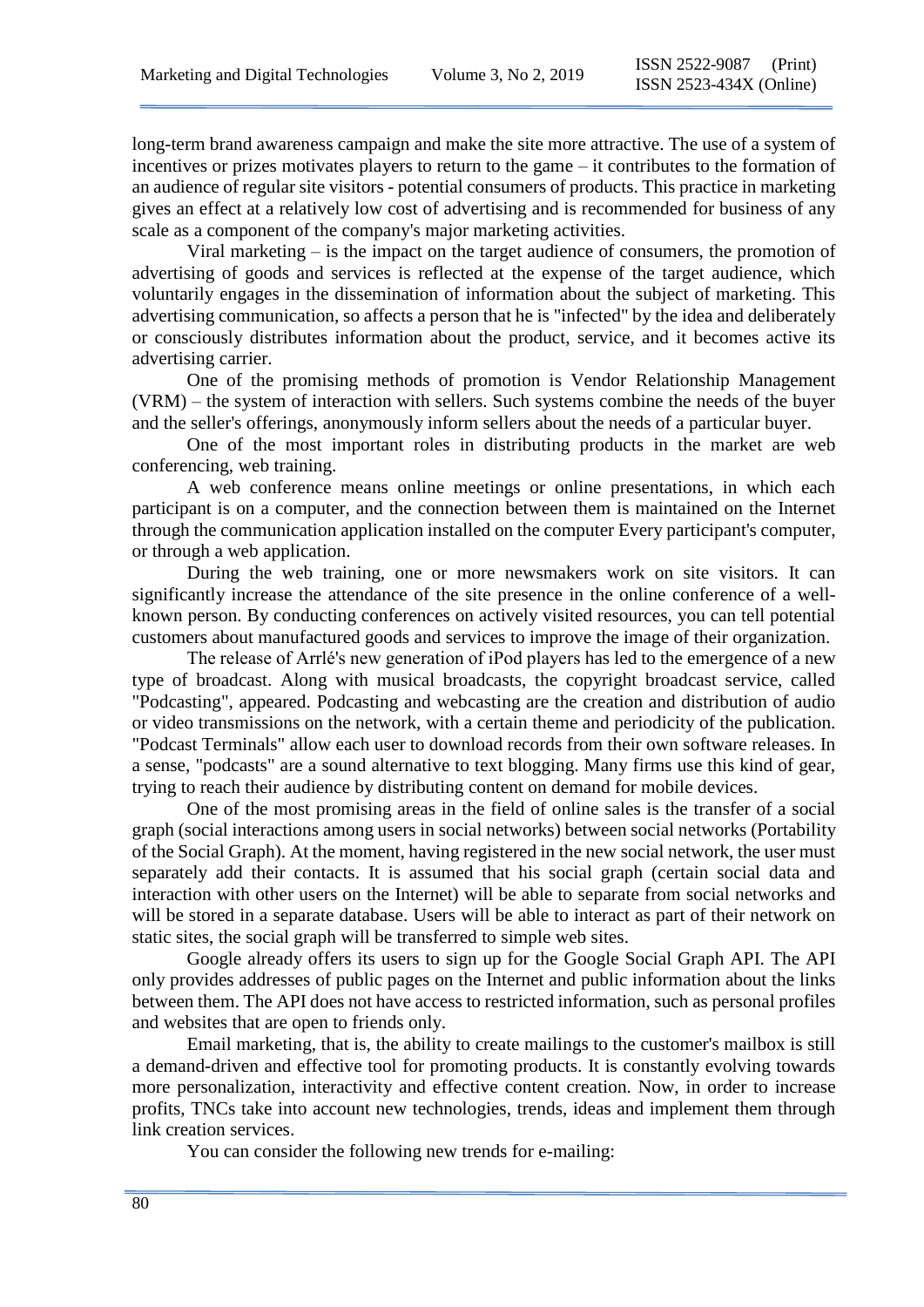– personalized e-mail communication with customers of the retail network. A running loyalty program on cards in offline stores allows you to collect customer purchase data in a CRM system, and CRM integration with the distribution service helps to send a copy of checks by email with cross-sell and up-sell offers, a personal discount, tips on how to use the purchased goods and promotions at a point of sale, based on shopping history, at the point of sale where the customer usually makes purchases. Thus the company can directly communicate with the buyers of their goods;

– digital models of products delivered with e-mail. Very often the email channel is used as a means of delivering goods to the buyer: tickets to events, museums, aviation and rail tickets, and more. The presence of scanned codes allows you to use only a mobile phone to skip;

– Real-time personalization / updating of the content of the sent message. When the subscriber opens the email, the content may be updated depending on the goods viewed before, the city in which the client is located, the time of day etc. This makes email communication even more interactive and effective than before;

– use of traditional offline communication channels for attracting subscribers. Due to the widespread distribution of smartphones, it is possible to stimulate subscriptions not only online, but also in offline channels: TV, radio, outdoor advertising, for example, posters with QR-code linked to the subscription page that can be placed in the subway or retail outlets. sales.

A great contribution to the increase of the client base can carry subscriptions at sales places. More retailers are offering to place an order on the missing goods in the store through online terminals. It helps to collect e-mail addresses when ordering, helps to increase sales of the offered product and increase consumer loyalty:

–visualization of consumer data. Marketers have the need for a more comprehensive and detailed analysis of their customer base. The number of data increases, so their convenient access to them is necessary for their convenient work. On this basis, new reports appear in the interface for mailing platforms, linking eMaMail marketing data with other data sources integrated with the mailing service. Yes, Ofsys, integrated with Google Analytics, displays data on the number of orders, average check and turnover from each mailing list.

In addition to the reports, the interface of the platforms may appear entire interactive maps that visualize different data, average consumer income, the area of residence, the location of retail outlets next to him, etc. This helps to initiate further purchases in stores, plan the shares for a specific region [7];

– E-mails based on customer geolocation data. Using consumer location data allows you to customize the eMail campaign based on the client's local time. Thus, consumers from different regions have equal opportunities to take part in promotions.

The communication technologies are rapidly developing in the field of international marketing, a lot of services were created for the current state of the information profiling of the consumer, and the identification of the specific needs of the target consumers.

Among the examples of the introduction of the latest information and advertising technologies in the global sphere are:

1. Consumer-oriented marketing. After acquiring Atlas's advertising platform in Microsoft, Facebook restarted it as a system for tracking consumers' paths before entering into an agreement and made it an effective advertising technology tool [8]. Like the DoubleClick (Goolge) solution, Atlas is a platform that can display ads designed to create marketing campaigns, track the interaction with the brand and purchase path, and use digital advertising technology.

2. Modified payment systems and modern advertising technologies. PayPal, having separated from eBay, has opened new horizons for development and has been able to compete with other payment services and Apple [9]. The Touch ID (Apple) and Alipay (payment service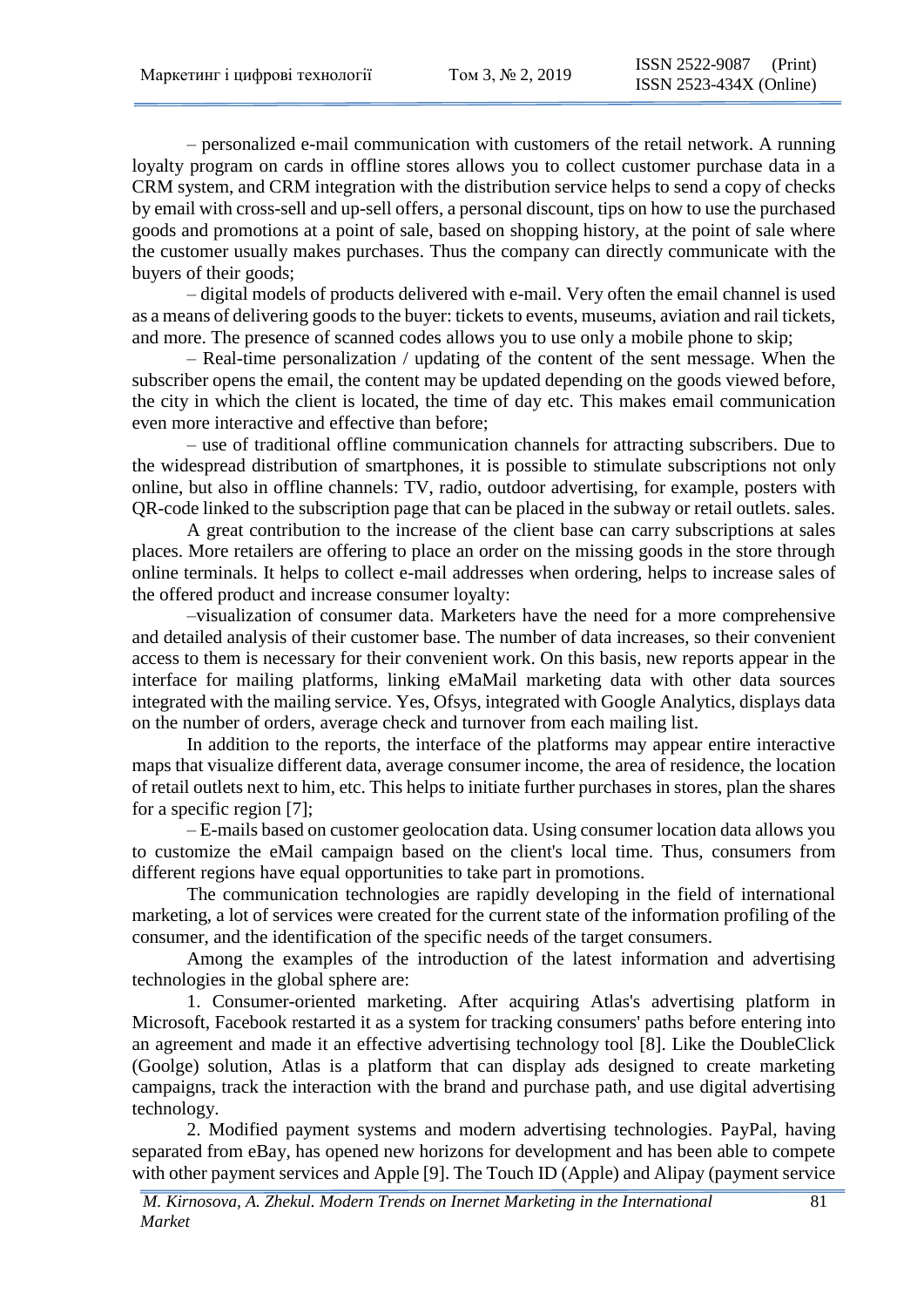of the Chinese company Alibaba, an e-commerce company) built into some smartphones do not allow PayPal to maintain leadership without introducing new technologies.

3. Major advertising technologies in the integration of television and mobile interactive channels. Delivery Agent has contracted with news stations, leading teleconnects and cable channels for the purpose of providing its platform ShopTV (service for the purchase of goods from TV programs) with mobile applications. That is, the Delivery Agent integrates shopping, television and mobile interactive channels with the help of modern technology. In order to improve the quality of media shopping, the Delivery Agent also entered into a contract with Sony for integrating ShopTV with their SideView extension (mobile TV management application). The Patented Context Delivery Agent database identifies products that are relevant to viewing the channel, transmission, hero, episode, stage, or advertisement, and displays them in the app, allowing viewers to make a purchase. The partnership with Sony will help improve the automatic content recognition (ACR) technology, which, according to the representatives of the Delivery Agent, is critical for the development of the TV commerce. TV networks and advertisers have integrated their programs with what is a digital fingerprint of their finger, when the current television is interacting with a mobile device [10]. Retailers also have the opportunity to display the order form of their product when the viewer views his ad.

4. Smartphones facilitate the use of bonuses for loyalty. Until recently, if the coupon / gift coupon was on the consumer on a smartphone, he could not use it in the store: the sensor did not scan the barcode from the screen of the mobile device. However, a new technology has now been introduced that allows you to use the promo code directly from your mobile device. On modern scanners are installed optical sensors, which can read barcodes from the screen of smartphones.

**Conclusions from this research and prospects for further developments in this area.** Internet marketing tools provide an opportunity to reach the global level even for small businesses, search for target market segments outside the country, increase market share and increase profits. And all this with the optimal marketing budget. The Internet erases the boundaries between countries, but to succeed using the new information technologies, we need to conduct a thorough analysis, which should precede their use. Marketers should not assume, but precisely know, that the introduction of innovations will improve the purchasing experience. Consideration should be given to the aspects of globalization and the need for an individual approach to the promotion of products and services in the international market. This is a significant factor in the competition. Information technology is constantly being refined and innovative solutions are emerging. However, their distribution in the world is not uniform. What has long been used in developed countries, in others, can only be embodied. When entering other markets, it is expedient to analyze the possibilities of using digital technologies and consumer behavior in dealing with various Internet marketing tools.

At the forefront are the possibility of personalization of Internet marketing tools through the receipt of data about the consumer, his social graph, geolocation. In turn, consumers become easier to make purchases using information technology of their smartphone, tablet, computer. It's a quick search for products, online design and purchase at any time, including overseas online stores, the use of bonuses and payment from a smartphone in regular stores.

Digital marketing is transformed with the development of information technology. Ukrainian mobile operators have only switched to the 4G standard, and a gradual introduction of the next 5G standard in the world is expected to be implemented and distributed. Over broadband Internet access will again affect the means of consumer interaction. The use of new trends in digital marketing and personalization and adaptation to the process of globalization are among the most important aspects of the company's operations on the international market.